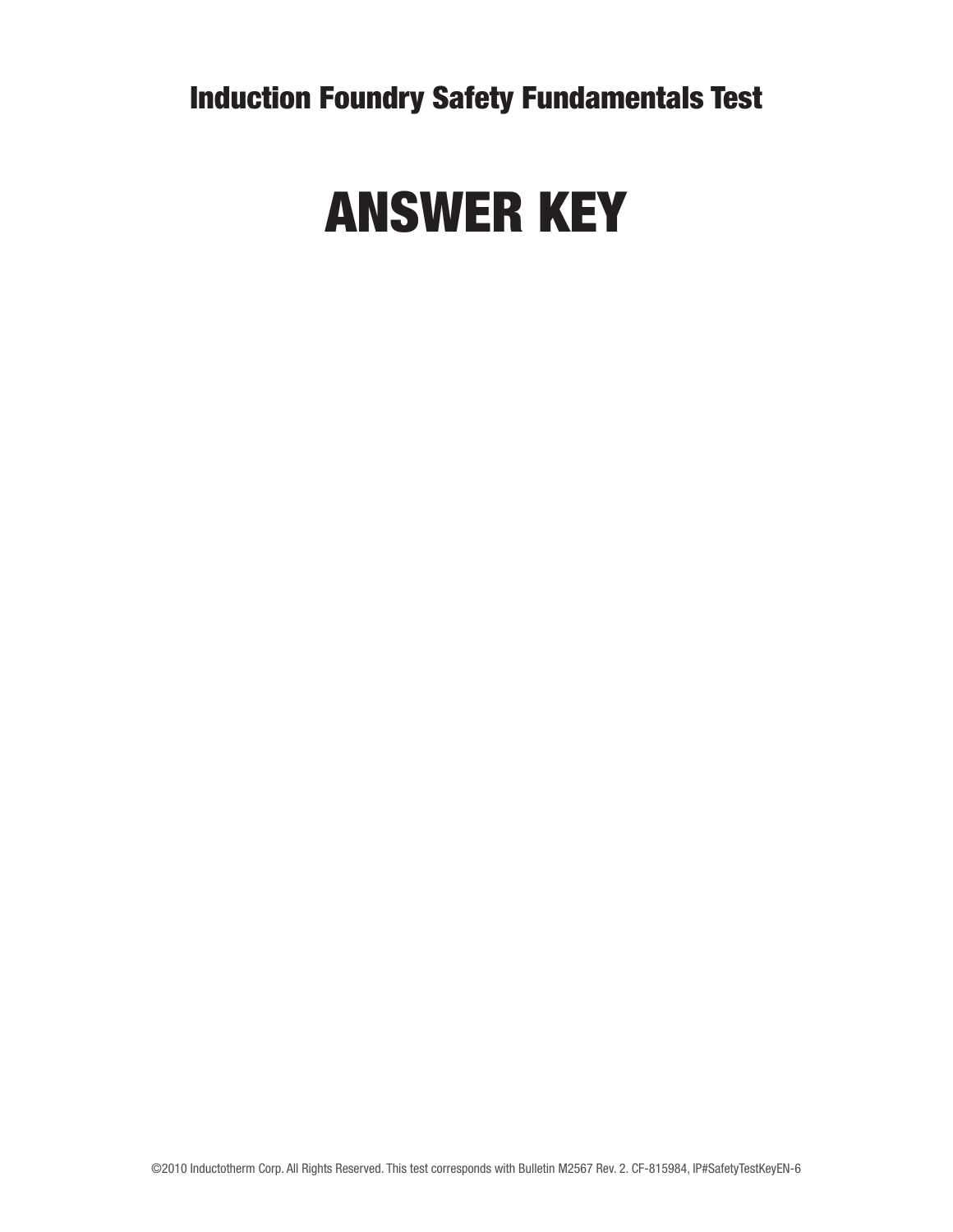- 1. Equipment must only be operated by *trained, qualified and authorized* personnel who have *read and understood* | all equipment manuals
- 2. Personnel with artificial organs, joints or plates, or similar objects must *keep away from induction equipment* . Personnel with cardiac pacemakers are particularly at risk and must stay well away from *induction equipment* .
- 3. Induction melting equipment must not be *run* if any safety systems are jumpered, bypassed, or non-operational.
- 4. Personnel in proximity to molten metal must wear *appropriate Personal Protective Equipment (PPE)* .
- 5. OSHA's Personal Protective Equipment Part 29 CFR (1910.132) states, "The employer shall assess the workplace to *determine if hazards are likely to be present*, which necessitate the use of Personal Protective Equipment (PPE)."
- 6. Wear appropriate respirators when working with dry powders and installing or removing refractories. Respirators must *fit properly* .
- 7. There are three ways to help protect people from the dangers of molten metal. These are:
	- a. *Distance*
	- b. *Protective Barriers*
	- c. *Appropriate Personal Protective Equipment (PPE)* .
- 8. All material charged into the furnace must be *completely dry* . Bundled or baled scrap must be dried to eliminate *trapped moisture* before adding it to the melt.
- 9. During normal pours, sparks and metal splash can *ignite flammable clothing* | causing serious injury if workers are not properly protected.
- 10. Primary causes of metal splash and furnace eruptions are:
- a. *Wet/damp charge material* c. *Wet/damp tools or additives* b. *Dropping heavy charge into molten bath* d. *Sealed scrap or centrifugally-cast scrap rolls* .
- 11. Any event that interferes with normal furnace cooling can quickly lead to coil damage and may lead to a catastrophic explosion. Therefore, induction furnaces must have a *backup cooling system* that can be engaged if normal pump operation fails.
- 12. Water cooling is crucial to the safe operation of induction furnaces and power supplies, no system should be operated without functioning *water temperature* and *flow interlocks*, which must not be bypassed.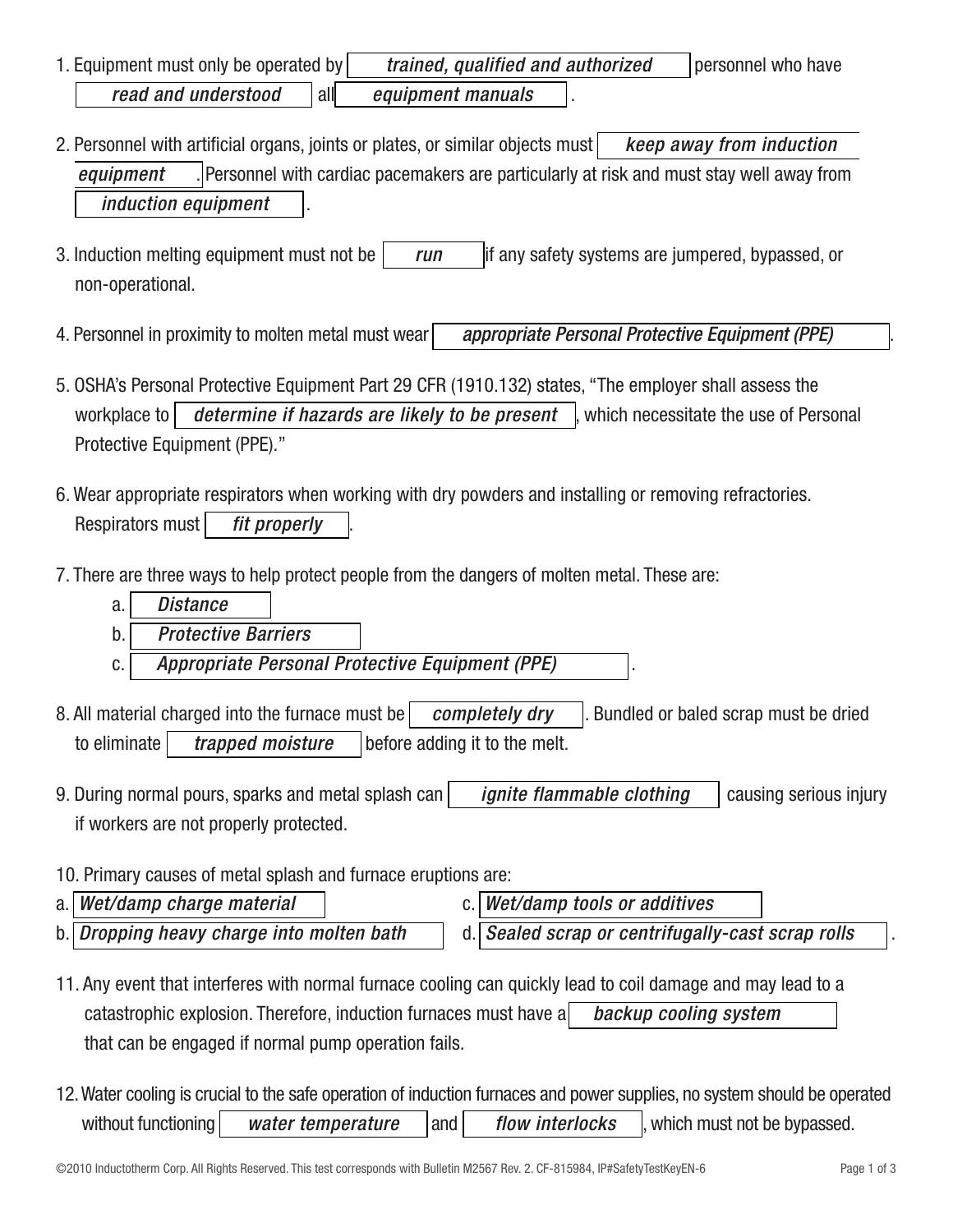- 13. Never clean out water lines with compressed air while the *power is on* . The air will displace the cooling water and the system will overheat rapidly.
- 14. Improper *charging* of the furnace may result in bridging. Bridging can be minimized by using *proper charge material* and by making sure the different sizes of charge material are added correctly. If a bridge occurs, power must be *turned off immediately* . All personnel must be evacuated from the furnace area until enough time has elapsed to *allow the molten metal to solidify* .
- 15. Metal poured into a pit or runout area where moisture, standing water, oils or other fluids are present can cause *an explosion* . Only *dry* spill pits can safely contain a runout or emergency furnace dumping. Furnaces must not be operated if their spill pits are *wet* !
- 16. Do not operate the furnace with the furnace ground probes *disconnected* from the furnace ground. The integrity of the probes or the wire cages must be checked frequently and never operate the melting equipment with a faulty ground detection system. In case of a ground fault trip, the melt deck around the furnace must be *cleared of all personnel immediately* .
- 17. *Lockout/tagout* | refers to established practices and procedures to safeguard employees from the unexpected startup of equipment or the release of hazardous energy during service or maintenance activities.
- 18. Follow proper *lackout/tagout* | procedure before servicing equipment. Some equipment may need to be discharged and pressure bled off or areas secured before servicing may begin. Always refer to specific equipment manuals before beginning maintenance on equipment.
- 19. The following components must be inspected during each *furnace reline* [or every] 2 years whichever comes first (at minimum): structure/welds, hardware, hydraulics/pneumatics, water hoses, bearings, water cooled power cables and protective barriers. Under no circumstances should the inspections be performed if the equipment *contains molten metal*
- 20. The furnace hydraulic system provides motive power to perform a number of functions. General cleanliness at the hydraulic connections is critical and the system must be inspected daily and any leaking components *repaired* or *replaced*
- 21. VITON seals, while safe under designed operating conditions, have been found to decompose if exposed to *high temperatures* | This newly formed hydrofluoric acid is extremely corrosive and almost impossible to remove from human tissue. When inspecting equipment exposed to *high temperature* , check if any gaskets, seals or "O" rings have suffered from decomposition. These will appear as a charred or black sticky mess. You must not touch either the seal or the equipment until it has been decontaminated.